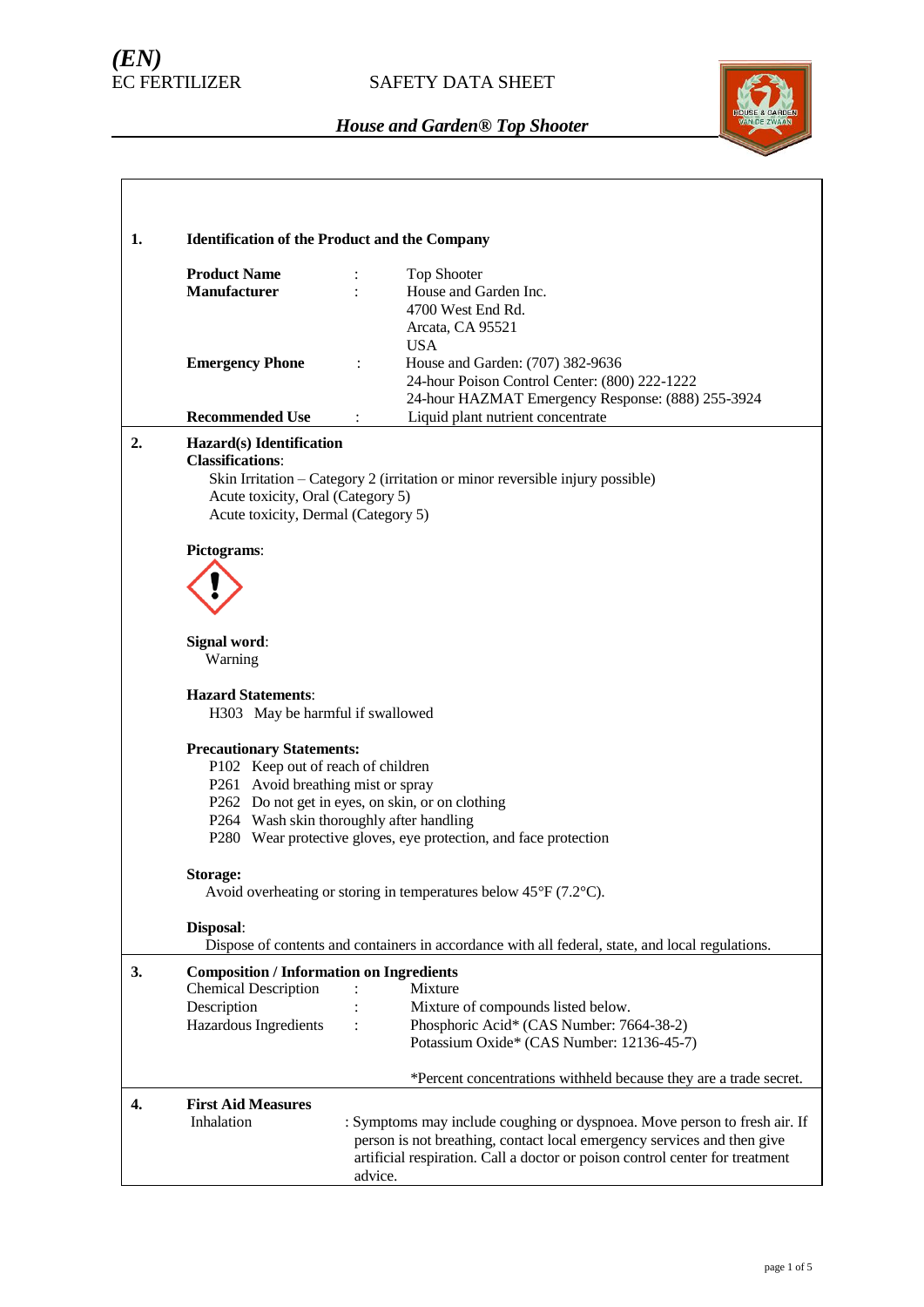SAFETY DATA SHEET



|    | Skin                                                         | : Symptoms may include skin irritation. Remove contaminated clothing,<br>thoroughly wash exposed area with water and soap for 15 minutes. Call a<br>doctor or poison control center for treatment advice if symptoms persist.                                                                                           |
|----|--------------------------------------------------------------|-------------------------------------------------------------------------------------------------------------------------------------------------------------------------------------------------------------------------------------------------------------------------------------------------------------------------|
|    | Eyes                                                         | : Irritant. Hold eye open and rinse gently with water for at least 15 minutes,<br>ensuring to flush underneath the eyelids. Call a doctor or poison control<br>center for treatment advice.                                                                                                                             |
|    | Ingestion                                                    | : Gastro-intestinal irritant. Call a doctor or poison control center for<br>immediate treatment advice. Have person sip a glass of water if able to<br>swallow. Do not induce vomiting unless advised to do so by a medical<br>professional. Do not give anything by mouth to an unconscious person.                    |
|    | <b>First Aid Facilities</b>                                  | : Water, wash facilities                                                                                                                                                                                                                                                                                                |
| 5. | <b>Fire Fighting Measures</b><br>Extinguishing Media         | : The product itself is not combustible; in case of fire in its immediate<br>environment, preferred extinguishing media are water spray, foam, CO <sub>2</sub> ,<br>dry ice.                                                                                                                                            |
|    | Unsuitable                                                   |                                                                                                                                                                                                                                                                                                                         |
|    | <b>Extinguishing Media</b>                                   | : Water jet.                                                                                                                                                                                                                                                                                                            |
|    | Hazards from combustion<br>Protective equipment              | : Decomposes on heating.<br>: In case of fire, wear a self-contained breathing apparatus and eye                                                                                                                                                                                                                        |
|    |                                                              | protection.                                                                                                                                                                                                                                                                                                             |
| 6. | <b>Accidental Release Measures</b>                           |                                                                                                                                                                                                                                                                                                                         |
|    | <b>Emergency Procedures</b>                                  | : Ensure adequate ventilation. Wear safety glasses and appropriate gloves.<br>Chemical-resistant gloves are needed for the sustained contact.<br>Disposable nitrile gloves are adequate for incidental contact (rinse hands<br>after removing gloves). Prevent product from entering sewer drains or<br>surface waters. |
|    | <b>Personal Precautions</b>                                  | : Avoid contact with skin and eyes.                                                                                                                                                                                                                                                                                     |
|    | Containment and<br>Cleanup, Materials,<br>Methods, Procedure | : Stop the source of the spill. Control the spill using floor dry, absorbent<br>materials booms/socks, or towels. Clean up the spill using absorbent.<br>Disposal subject to all applicable federal, state, and local regulations.                                                                                      |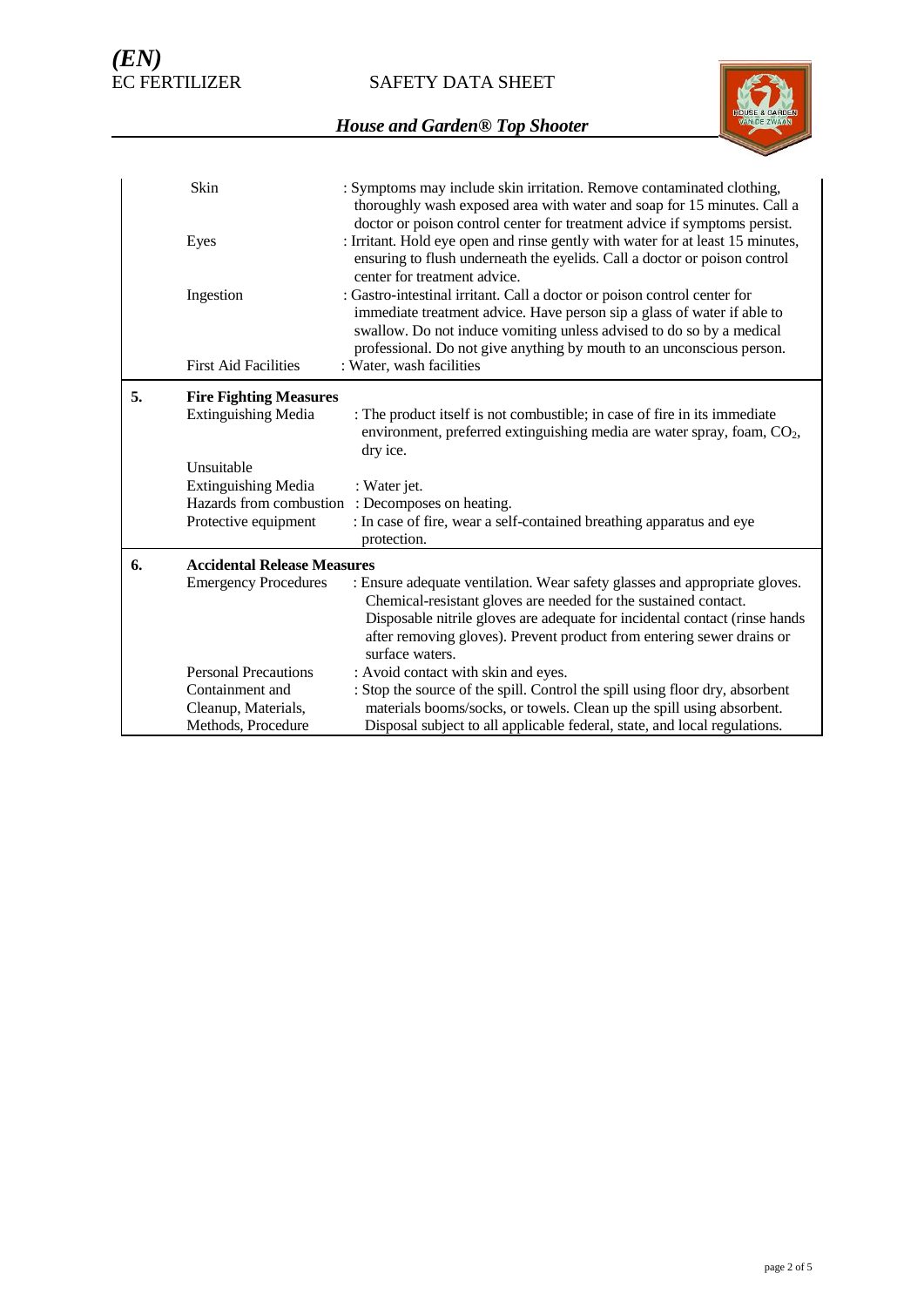

| 7.           | <b>Handling &amp; Storage</b>                                                                                                                                                                                                                                                                                                                                                                                                    |                                                                                                                                                                                                                                                                                                                                                                                                                                                                        |            |                 |          |                                |
|--------------|----------------------------------------------------------------------------------------------------------------------------------------------------------------------------------------------------------------------------------------------------------------------------------------------------------------------------------------------------------------------------------------------------------------------------------|------------------------------------------------------------------------------------------------------------------------------------------------------------------------------------------------------------------------------------------------------------------------------------------------------------------------------------------------------------------------------------------------------------------------------------------------------------------------|------------|-----------------|----------|--------------------------------|
|              | Handling:                                                                                                                                                                                                                                                                                                                                                                                                                        | Keep out of reach of children. Not for internal use. Avoid contact with skin and eyes. Irritates the skin,<br>mucous membranes, eyes and gullet. Wear suitable protective clothing.<br>In case of contact with skin or eyes, wash immediately with plenty of water.<br>Technical precautions: safety shower and eye shower stations.<br>Store at a temperature between 7 and 30 degrees Centigrade.                                                                    |            |                 |          |                                |
|              | Storage:                                                                                                                                                                                                                                                                                                                                                                                                                         | Storage conditions: Take all necessary precautions to prevent contamination in case of damaged<br>containers. Store the containers on drip trays or barrier material to prevent product from being<br>discharged to the sewer or surface water. Avoid rough handling to ensure structural integrity.                                                                                                                                                                   |            |                 |          |                                |
| 8.           |                                                                                                                                                                                                                                                                                                                                                                                                                                  | <b>Exposure Control/Personal Protection</b>                                                                                                                                                                                                                                                                                                                                                                                                                            |            |                 |          |                                |
| Exposure and |                                                                                                                                                                                                                                                                                                                                                                                                                                  |                                                                                                                                                                                                                                                                                                                                                                                                                                                                        |            | <b>OSHA PEL</b> |          | <b>ACGIH TLV</b>               |
|              | <b>Threshold Limits</b>                                                                                                                                                                                                                                                                                                                                                                                                          |                                                                                                                                                                                                                                                                                                                                                                                                                                                                        | ppm        | $mg/m^3$        |          | TWA $(mg/m^3)$ STEL $(mg/m^3)$ |
|              |                                                                                                                                                                                                                                                                                                                                                                                                                                  | Phosphoric Acid<br>Potassium Oxide                                                                                                                                                                                                                                                                                                                                                                                                                                     | n/a<br>n/a | 1<br>n/a        | L<br>n/a | 3<br>n/a                       |
|              |                                                                                                                                                                                                                                                                                                                                                                                                                                  |                                                                                                                                                                                                                                                                                                                                                                                                                                                                        |            |                 |          |                                |
|              |                                                                                                                                                                                                                                                                                                                                                                                                                                  | <b>OSHA PEL:</b> Occupation Safety and Health Administration Permissible Exposure Limits<br><b>ACGIH TLV:</b> American Conference of Governmental Industrial Hygienists threshold limit value<br>TWA: Time-weighted Average (for a conventional 8-hour workday)<br>STEL: Short Term Exposure Limit (a 15-minute, time-weighted average concentration to which workers may<br>be exposed up to four times per day with at least 60 minutes between successive exposure) |            |                 |          |                                |
|              | <b>Engineering Controls</b>                                                                                                                                                                                                                                                                                                                                                                                                      | : Access to running water and an eye wash station.                                                                                                                                                                                                                                                                                                                                                                                                                     |            |                 |          |                                |
|              | Personal Protective Equipment:<br>Skin                                                                                                                                                                                                                                                                                                                                                                                           | : Wear nitrile gloves when working with the product in case of incidental exposure.<br>Promptly remove contaminated clothing and rinse skin for 15 minutes. Launder                                                                                                                                                                                                                                                                                                    |            |                 |          |                                |
|              | Eyes                                                                                                                                                                                                                                                                                                                                                                                                                             | clothing before re-use.<br>: Wear safety glasses or goggles when working with this product in case of<br>accidental splash or mist. Ensure an eye-wash station is near work area.                                                                                                                                                                                                                                                                                      |            |                 |          |                                |
|              | Respiratory                                                                                                                                                                                                                                                                                                                                                                                                                      | : No special safety equipment needed. Avoid inhaling mists or fumes by using<br>appropriate handling methods.                                                                                                                                                                                                                                                                                                                                                          |            |                 |          |                                |
| 9.           | <b>Physical &amp; Chemical Properties</b><br>Appearance<br>Upper flammability limit<br>Odor<br>Vapor Pressure<br>Odor Threshold<br>Vapor Density<br>pH<br>Density<br><b>Melting Point</b><br><b>Freezing Point</b><br>Solubility<br><b>Boiling Point</b><br><b>Boiling Range</b><br>Crystallization temperature : $\langle 7^0C \rangle$<br><b>Flash Point</b><br><b>Evaporation Rate</b><br>Danger of Explosion<br>Flammability | : Clear, orange fluid<br>: Unavailable<br>Lower flammability limit : Unavailable<br>: Odorless.<br>: Unavailable<br>: Unavailable<br>: Unavailable<br>$: 5.5 - 7$<br>: 1.30 kg/L at $30^0C$<br>: Unavailable<br>: Unavailable<br>: Fully soluble<br>: Unavailable<br>: Unavailable<br>: Unavailable<br>: Unavailable<br>: None.<br>: n/a<br>Auto-ignition Temperature : Material is not self-igniting.                                                                 |            |                 |          |                                |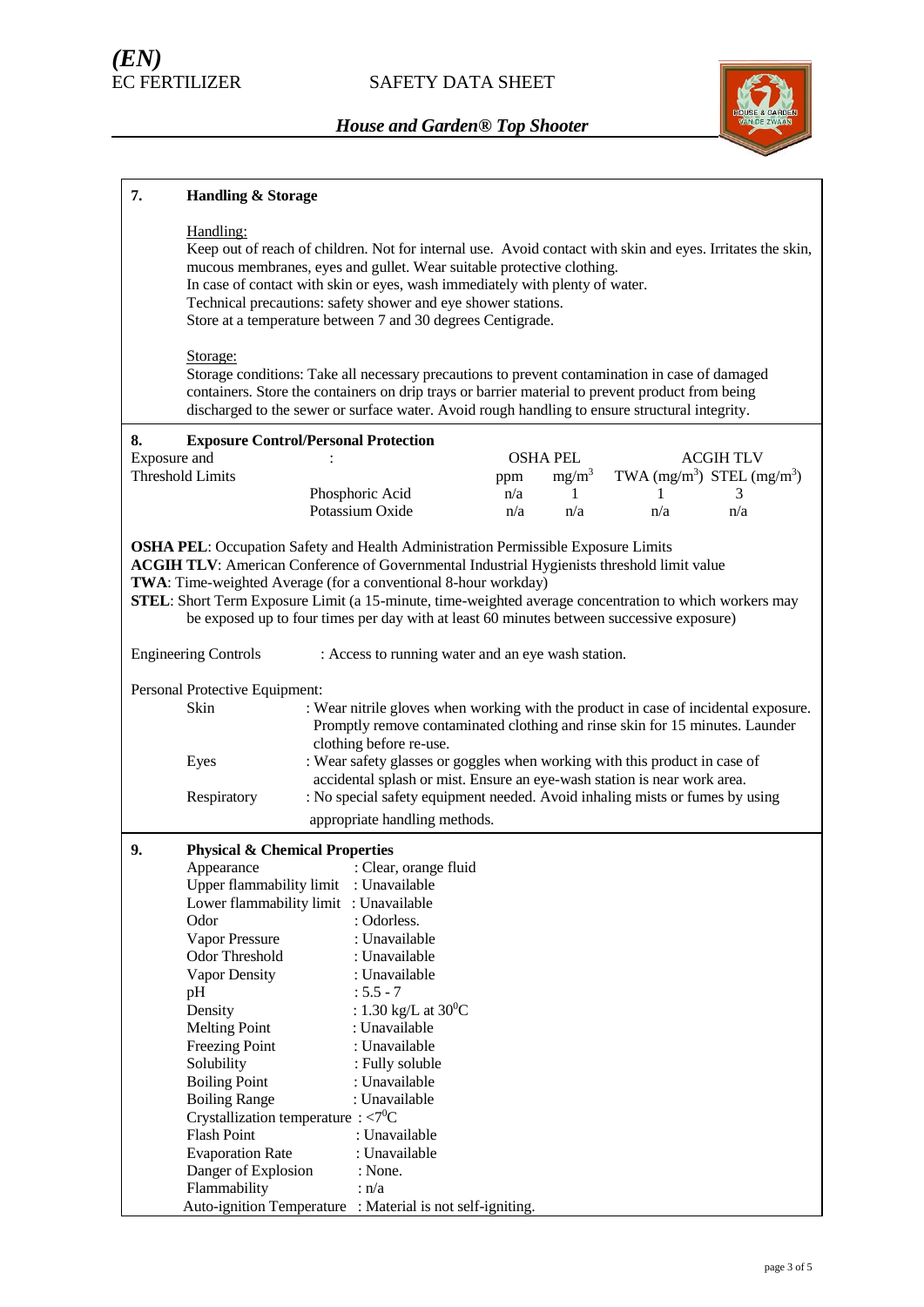# SAFETY DATA SHEET



|     | Decomposition Temperature: Unavailable |                                                                                       |  |  |  |  |
|-----|----------------------------------------|---------------------------------------------------------------------------------------|--|--|--|--|
|     | <b>Vapor Pressure</b>                  | : Unavailable                                                                         |  |  |  |  |
|     | Viscosity                              | : Unavailable                                                                         |  |  |  |  |
|     |                                        | Partition Coefficient (n-octanol/water) : Unavailable                                 |  |  |  |  |
| 10. | <b>Stability &amp; Reactivity</b>      |                                                                                       |  |  |  |  |
|     |                                        | Chemical Reactivity : No reactivity anticipated. Poses little or no immediate hazard. |  |  |  |  |
|     | <b>Chemical Stability</b>              | : Stable under normal conditions of use and storage. No stabilizers needed.           |  |  |  |  |
|     |                                        | Color change is not indicative of any safety issues.                                  |  |  |  |  |
|     | Conditions to Avoid                    | : Do not expose to heat in excess of 200°C.                                           |  |  |  |  |
|     | Materials to Avoid                     | : Metals and alkalis                                                                  |  |  |  |  |
|     | Suitable Materials                     | : Plastics, PVC                                                                       |  |  |  |  |
| 11. |                                        | <b>Toxicological Information</b>                                                      |  |  |  |  |
|     | Routes of Entry                        | : Eye, skin contact, inhalation, and ingestion.                                       |  |  |  |  |
|     | Eyes                                   | : Immediate and delayed irritation, reddening in acute and chronic exposure.          |  |  |  |  |
|     | Skin                                   | : Immediate and delayed irritation. Long term exposure may cause skin                 |  |  |  |  |
|     |                                        | degradation. Chronic exposure to be avoided.                                          |  |  |  |  |
|     | Inhalation                             | : Fumes are not produced in standard environmental storage conditions.                |  |  |  |  |
|     | Ingestion                              | : Acute and chronic ingestion can result in abdominal pain, blue lips, blue           |  |  |  |  |
|     |                                        | fingernails, blue skin, convulsions, diarrhea, dizziness, burning sensations,         |  |  |  |  |
|     |                                        | vomiting, weakness, shock, collapse, and unconsciousness.                             |  |  |  |  |
|     | LD50                                   | : Unavailable                                                                         |  |  |  |  |
|     | Carcinogenic                           | : None of the mixture ingredients are listed on the National Toxicology Program       |  |  |  |  |
|     | Properties                             | Report on Carcinogens or on the International Agency for Research on Cancer           |  |  |  |  |
|     |                                        | Monographs.                                                                           |  |  |  |  |
| 12. | <b>Ecological Information</b>          |                                                                                       |  |  |  |  |
|     | Ecotoxicity                            | : There is no data specific to this product. It is potentially toxic the organisms in |  |  |  |  |
|     |                                        | its concentrated form.                                                                |  |  |  |  |
|     | Persistence and                        | : Inherently biodegradable. Non-persistent.                                           |  |  |  |  |
|     | Degradability                          |                                                                                       |  |  |  |  |
|     | Mobility                               | : Mobile in aqueous solutions.                                                        |  |  |  |  |
|     | Bioaccumulation                        | : Chemicals will be held in vegetative material with no toxic effects to livestock or |  |  |  |  |
|     | Potential                              | humans.                                                                               |  |  |  |  |
|     | Environmental                          | : Do not release into surface waters. Contamination can cause algae blooms and        |  |  |  |  |
|     | Protection                             | anoxic conditions, both of which are harmful to aquatic ecosystems.                   |  |  |  |  |
|     | Leaching                               | : Limited leaching potential.                                                         |  |  |  |  |
|     |                                        |                                                                                       |  |  |  |  |
|     |                                        |                                                                                       |  |  |  |  |